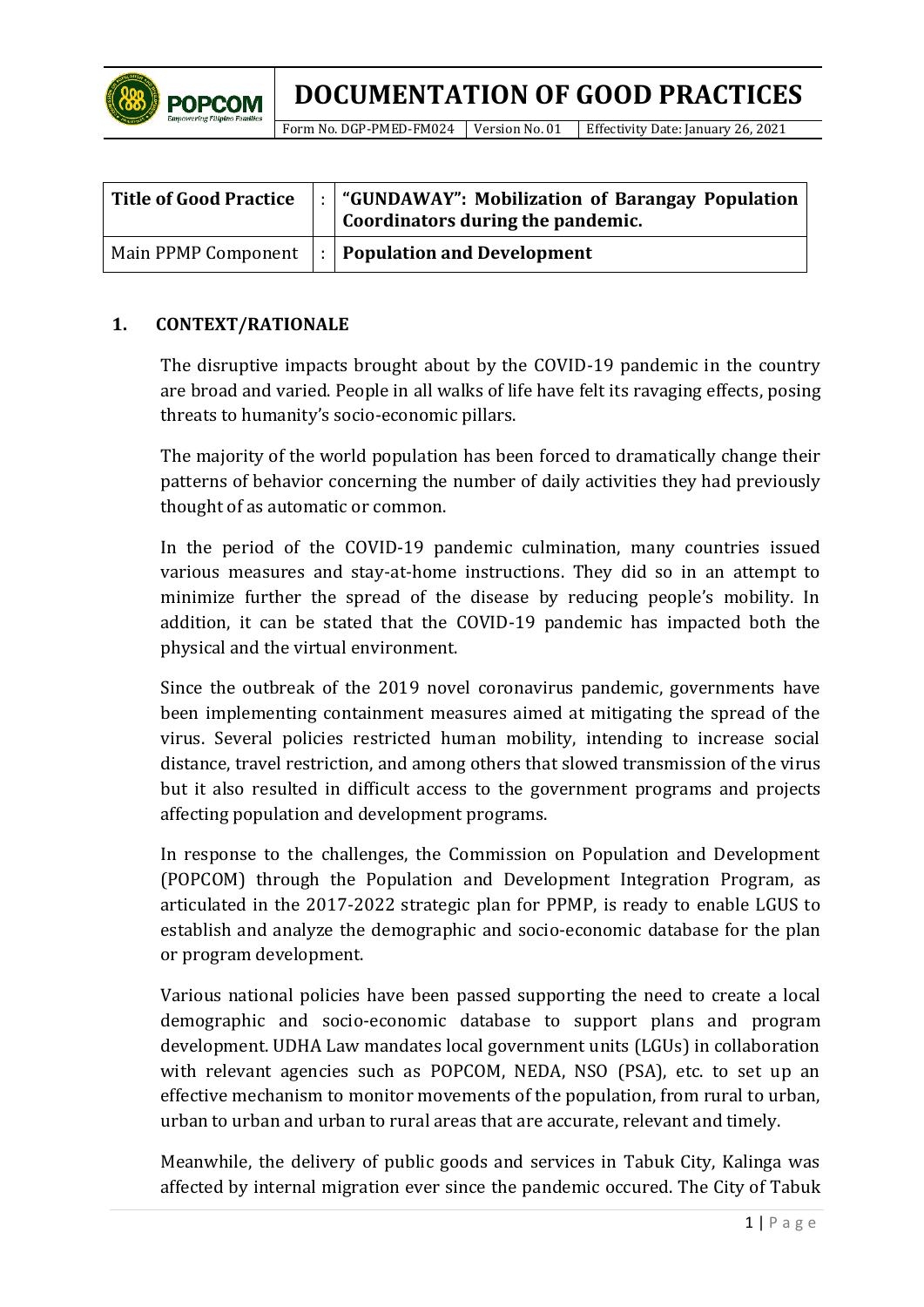

Form No. DGP-PMED-FM024 Version No. 01 Effectivity Date: January 26, 2021

has the highest population count of 103,912 persons. This is because Tabuk City is the capital of the province and is the center of commerce, trade, and industry, making the city a migration area resulting in a gradual increase in population.

With the scenario of Tabuk City, there is a need to produce a data bank of complete households and migrants in all barangay including advocacy and ground working. This data bank will serve as the baseline of the Tabuk City LGUs in crafting policies and directing programs and projects that are suitable and timely to the residents of the city.

*Gundaway* in Ilocano dialects means a chance to be given. This mobilization depicts the chance of the government and the community to work and unite together to achieve one common goal for the people.

This also ensures the continuity of government public services to the communities. The Local Government Units is expected to keep the delivery of their public serves unhampered while the country grapples with the ramifications of the pandemic.

# **2. OBJECTIVES OF THE PROJECT**

The general objective of the project is to mobilize Barangay Population Coordinators (BPCs) to map and locate couples and other individuals for population-related activities and projects amidst the pandemic.

Specifically, it aims to:

- 1. Assist the City Population Office to produce a complete data bank of complete households and migrants in all barangays and update their data bank for program operations, development planning, and educational program;
- 2. Assist in the conduct of survey and profiling of the barangay population;
- 3. Submit monthly reporting of RBIM and other necessary population data;
- 4. Assist in the tracking of UNMET-Needs for Modern Family Planning Services;
- 5. Provide and sustain training and capacity-building activities for recruitment and deployment of BPC; and,
- 6. Provide monetary or non-monetary incentives to BPC.

### **3. IMPLEMENTATION STRATEGIES OR INTERVENTIONS**

The Tabuk City Population Development Office is tasked to formulate measures for the consideration of the Sangguniang Panlungsod and provide technical assistance and support the Executive Mayor in carrying out measures to ensure the delivery of services and provision of adequate facilities relative to the integration of the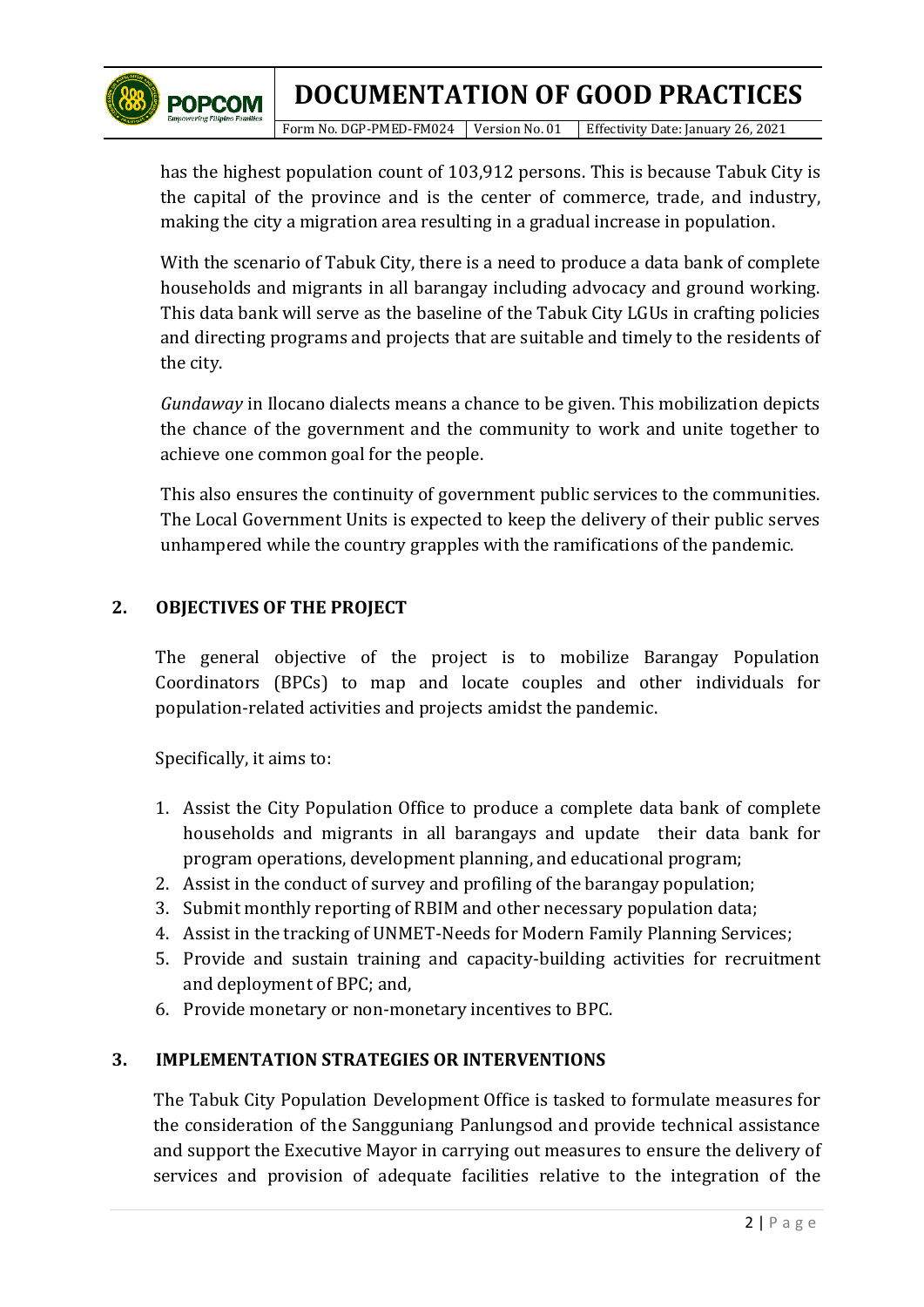

Form No. DGP-PMED-FM024 Version No. 01 Effectivity Date: January 26, 2021

population development principles and in providing access to said services and facilities.

With the travel restrictions and immobility brought about by the pandemic, the continuity of the completion of the databank of household residents ad migrants is very essential for the delivery service of the local government unit. With this, a total of 40 Barangay Population Coordinators (BPC) were selected from the barangays of Tabuk City. These BPCs were individuals endorsed by the barangays to conduct household profiling and encoding in the Registry of Barangay Inhabitants and Migrants (RBIM).

BPCs were very efficient and effective in locating and mapping out couples and others in the gathering of the data in and entry in the RBIM including the updating of the household survey.

To further support the BPCs, the City Population Office procured supplies such as bond papers, computers, inks, pencils, writing pens, and correctional tapes and among others to be used in the groundworks.

Monthly incentives were given to the BPCs amounting to Php1,500 per month as long as they submit the validated and signed monthly reporting tool. The Php 1,000 was funded by the Local Government of Tabuk City and the Php500 was the counterpart of the Barangay Council. A total of Php600,000 was allotted by the LGU Tabuk for this matter.

Capability-building activities and semesterly meetings were also conducted by the LGU, POPCOM-CAR, and other related agencies to boost the skills and critical thinking of the BPCs.

The population database drafted from the reporting tool of the BPCs will be available for all the programs in the Tabuk-CLGU and will serve as a basis in program formulation, policymaking and will project the population picture of the barangay and the City as a whole.

Likewise, the CPDO will maintain the monitoring and profiling of the migration of all Barangays of Tabuk City and other population-related data with the help of the BPCs.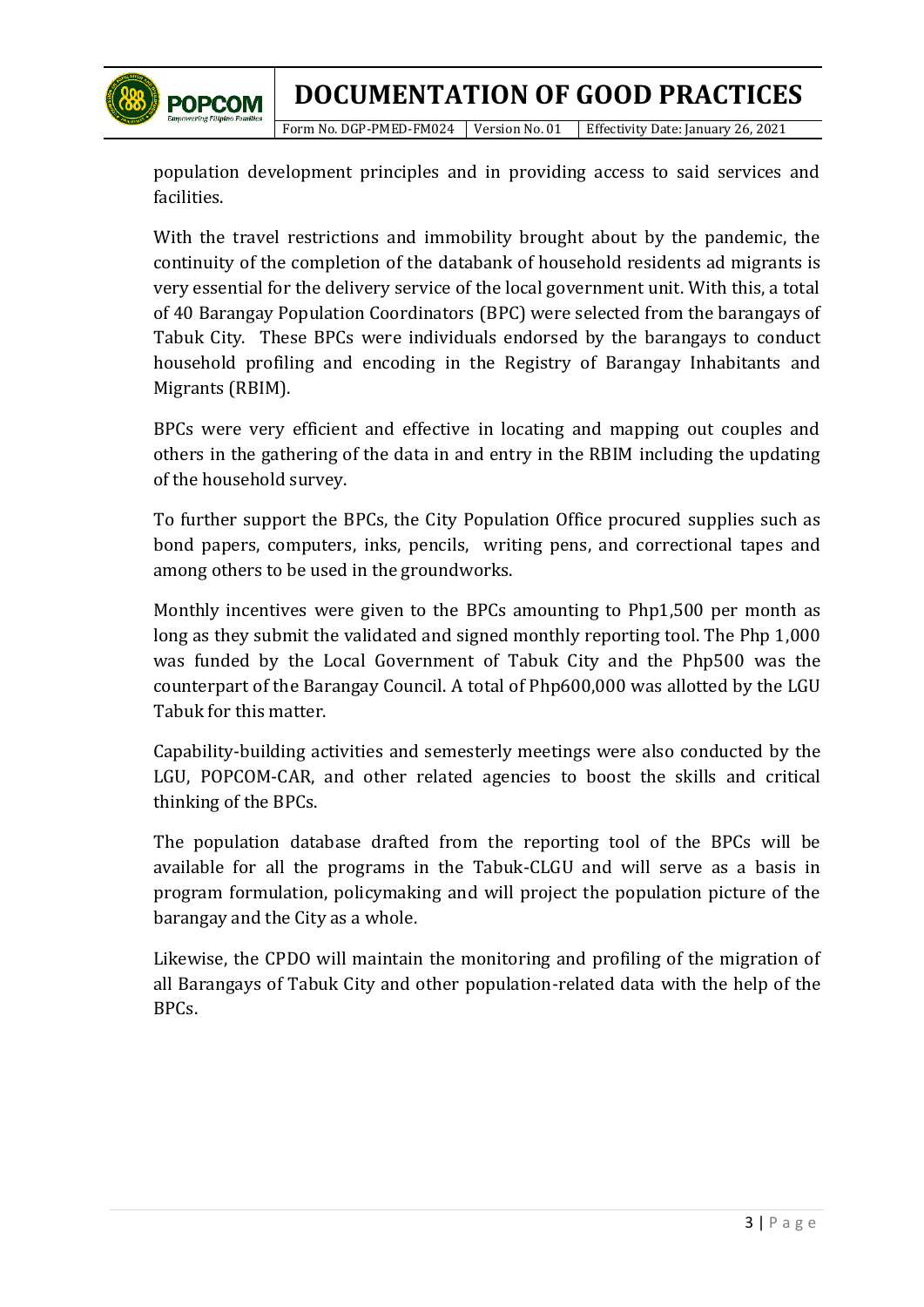Form No. DGP-PMED-FM024 Version No. 01 Effectivity Date: January 26, 2021

## **4. RESULTS OF THE GOOD PRACTICE**

**POPCOM** 

Despite the challenges of lockdowns and restrictions, the BPCs worked hand in hand with the City Population Development Office of Tabuk City and have reached a total of 24,294 households registered and encoded in the RBIM system at 100 % accomplishment with 24,579 households profiled as of December 2021. This was higher compared to last year's accomplishment of 2020.

The mechanism for establishing and updating the baseline for the RBIM unlocks the interfacing of other local demographic and socio-economic databases for the Tabuk City LGU for the policy direction and decision making especially in placing a target for the COVID-19 vaccination and gauging the exact impact of a situation, of COVID-19 in the community.

### **5. LESSONS LEARNED**

#### Boosting Self-esteem

The program allowed the BPCs to build confidence and self-esteem and to learn new skills and produce more critical thinking. It has also been suggested that working as a coordinator can affirm one's social identity, important when other roles have diminished.

### Building linkages and partnerships

Also, the program strengthens the linkages between the barangay leaders and volunteers such as BHWs, BPV, BSPOs, BNS, BPSO, Purok Leaders, Parent Leaders for reporting of in- and out-migrants in their area and profiling migrants or assisting them to register in the barangay. It also includes the camaraderie among the level of LGUs.

#### **Initiatives**

It also allows the LGU through the City Population and Development Office to explore and utilize its very own resources to reach out to the people to deliver government services to the community and draw informed decisions that are continuously formed amidst the difficulties and challenges of the COVID-19.

#### Timeliness

The availability and accessibility of data in making decisions on time contribute to smart decisions and a better understanding of what to expect in the future. The